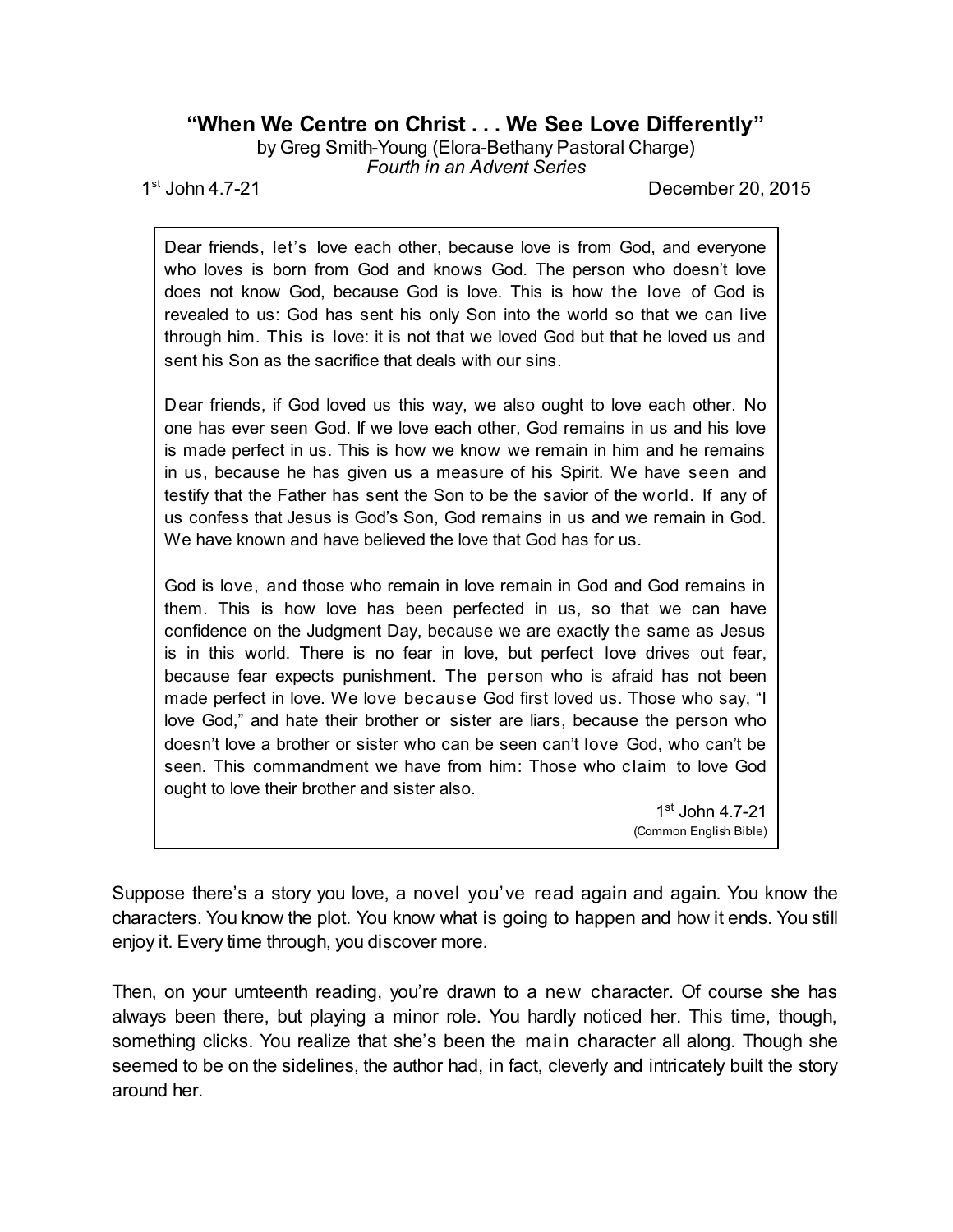How had you missed it? You put the book down, let it sink in. Then you start, once again, from the beginning. You read the same sentences, imagine the same scenes, work through the same chapters as you had so many times before. This time, it reads differently. Of course, you see this now-main character differently. Everything else too. The plot takes on new textures. Minor details become crucial. Things you thought meant one thing, now mean something else. How you see every character changes, all because this one character is at the centre of the story.

II

Now, realize this is real. It is not a fiction. It is the story you are in, that we are all in together. And Jesus is that character. Maybe he's always been there for you, but minor. You've known about him, but have focused elsewhere.

I'm discovering that Jesus is the most important player in this drama we are living. When we see Jesus at the centre of it all, how we see everything else starts changing.

What I'm doing this Advent season is like starting at the beginning of the novel, again. When we find that Jesus is at the centre, we see things differently. We see God differently. We see our world, the *kosmos,* differently. We see ourselves, our shared humanity, differently. And we can keep going. So much is the same, yet everything looks different when Jesus is at the centre. He lets us see and understand, experience and live life as we have not before.

Love, for instance. When Jesus is at the centre, love looks different. God's love looks different. Our experience of God's love is different. How we love one another changes.

There is a danger when we talk about love. Just as there is a danger when we talk about God, or the world, or ourselves. We know about God, right? We know about the world; we live in it. We know about ourselves; we are! And we know about love. We've loved. We've been loved. It's like that novel I was imagining. We think we know what it's all about. But do we?

When we look at Jesus—who he is and what he has done—when we look at him, and then ask, "What is love?," does our answer change?

III When I see Jesus at the centre, I am seeing God's love.

Our reading from the 1<sup>st</sup> letter of John says "God is love." The very nature of God is love.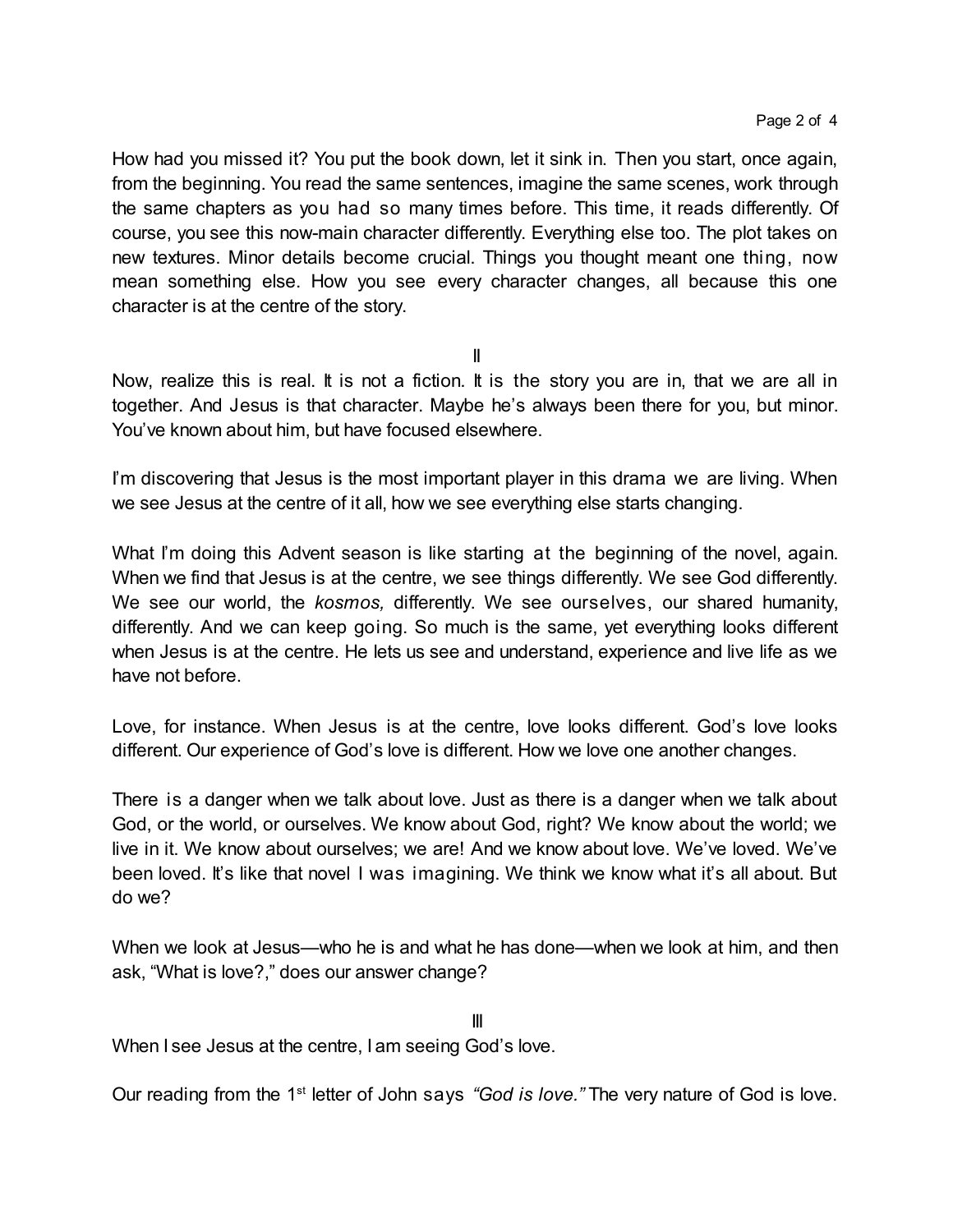God's core essence, God's being, is love. God loves, because God is love.

Here's the thing. For me to love, there has to be someone I love. Love is not abstract. It's always particular, always between one and another. Love requires a lover and a beloved.

With God, that could be a problem. Before the beginning of creation, what was there? God! That's it! How could God be love, then, with no one to love? God's very nature must be a relationship. Seeing Jesus, people begin to realize that the one God is a "threeness" — the Father, the Son, and the Spirit. Lover, Beloved and Love itself in eternal relationship, in everlasting love with each other. Even before anything else existed, God was relationship, God was love, God is love.<sup>1</sup>

Love fills everything God does. Everything! Even the tough stuff of God — God's anger, God's wrath, God's judgement — are all expressions of God's love. So we can live without fear. The Scripture says, *". . . we can have confidence on the Judgment Day. . . . There is no fear in love, but perfect love drives out fear. . . ."*

When I see Jesus, I don't need to be afraid anymore, because I see perfect love. I see God the Son, now become flesh and blood like you and me. When I see Jesus, I see God who is love. I see God-love in person.

## $\mathsf{N}$

When I see him, I am seeing what God's love is like.

God's love is freely given. I don't earn it (that's good news, because I can't.) I don't need to deserve it (that's good news, because I don't.) God loves me because of who God is. It does not depend on me. Philosopher Peter Kreeft compares it to the sun shining light on the earth. Why does the sun give us light? It's not that the earth's gravity pulls light from the sun. No, the sun shines because that's its nature. That's what the sun does! *"The sun shines on the earth not because the earth is the earth but because the sun is the sun."* 2 Notice in the Christmas stories no one asks for Jesus to be born. He just comes. Unexpected. Surprisingly. Freely. God's love is free.

God's love is vulnerable. Incarnate Love, a baby in a manger. Later, the Saviour, a condemned man on a cross. God loves by putting Godself into our hands. God loves, not by powering-over, but by serving. God is vulnerable.

See the discussion in Peter Kreeft, The God Who Loves You (San Francisco: Ignatius, 2004), ch. 5.

<sup>2</sup> Kreeft, 59f.